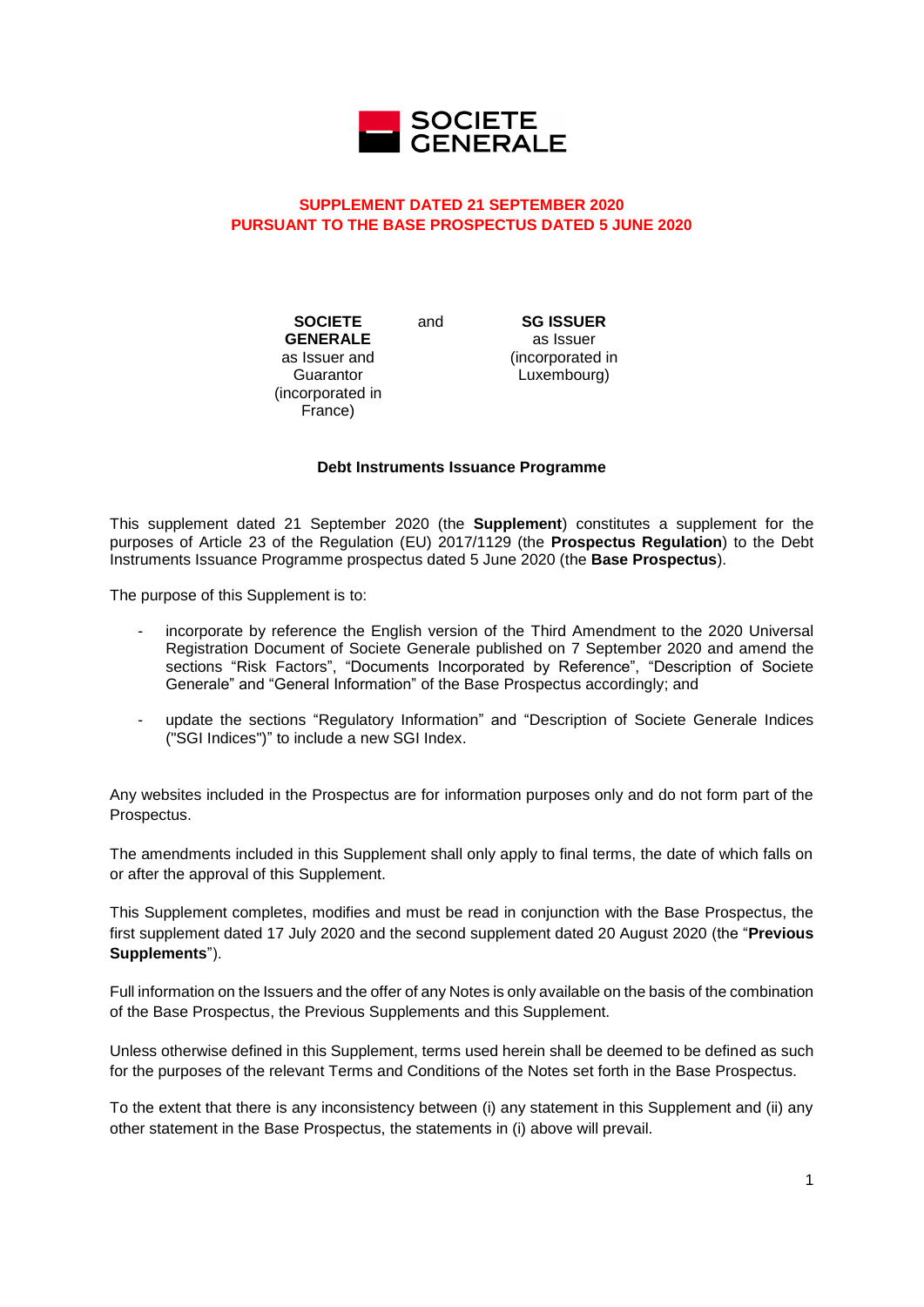In accordance with Article 23.2 of the Prospectus Regulation, investors who have already agreed to purchase or subscribe for the securities before this Supplement is published have the right, exercisable within a time-limit of two business days after the publication of this Supplement (no later than 23 September 2020) to withdraw their acceptances.

# **I. SECTION "RISK FACTORS"**

*Paragraph 1 "Risks relating to the Group" on page 12 is modified as follows, with provisions added in red and deleted in green:*

*"*Risk factors relating to Societe Generale group are detailed on pages 148 to 156 of the 2020 Universal Registration Document, pages 29 to 30 of the First Amendment to the 2020 Universal Registration Document, and pages 45 to 59 of the Second Amendment to the 2020 Universal Registration Document and page 8 of the Third Amendment to the 2020 Universal Registration Document incorporated by reference (see Section "Documents Incorporated by Reference")."

# **II. SECTION "DOCUMENTS INCORPORATED BY REFERENCE"**

*(i) Paragraph 1.1 "Documents incorporated by reference relating to Societe Generale" on page 67 is modified as follows, with figure added in red and deleted in green:*

### *"1.1 Documents incorporated by reference relating to Societe Generale*

To the extent that each of the documents incorporated by reference relating to Societe Generale incorporates itself documents by reference, such documents shall not be deemed incorporated by reference herein. Any reference to documents incorporated by reference relating to Societe Generale shall be deemed to exclude the parts referred to in (i), (ii) and (iii) in the paragraphs 1.1.1 to 1.1.45 below."

*(ii) Paragraph 1.1.5 "Third Amendment to the 2020 Universal Registration Document" on page 68 is added as follows:*

### **"1.1.5 Third Amendment to the 2020 Universal Registration Document**

The expression "**Third Amendment to the 2020 Universal Registration Document**" means the English version of the *Troisième Amendement du Document d'enregistrement universel 2020* of Societe Generale, the French version of which was filed with the AMF on 7 September 2020 under no. D.20-0122-A03, except for (i) the cover page containing the AMF textbox, (ii) the statement of the person responsible for the third amendment to the universal registration document made by Mr. Frédéric Oudéa, Chief Executive Officer of Societe Generale, page 9 and (iii) the cross reference tables, pages 11 to 13.

The cross reference table in relation to the Third Amendment to the 2020 Universal Registration Document appears in the paragraph 2.1.5 below.

The Third Amendment to the 2020 Universal Registration Document is available on the Societe Generale website [\(https://www.societegenerale.com/sites/default/files/societe\\_generale\\_](https://www.societegenerale.com/sites/default/files/societe_generale_-_urd_-_3rd_amendment_-_07092020.pdf) urd - 3rd amendment - 07092020.pdf)."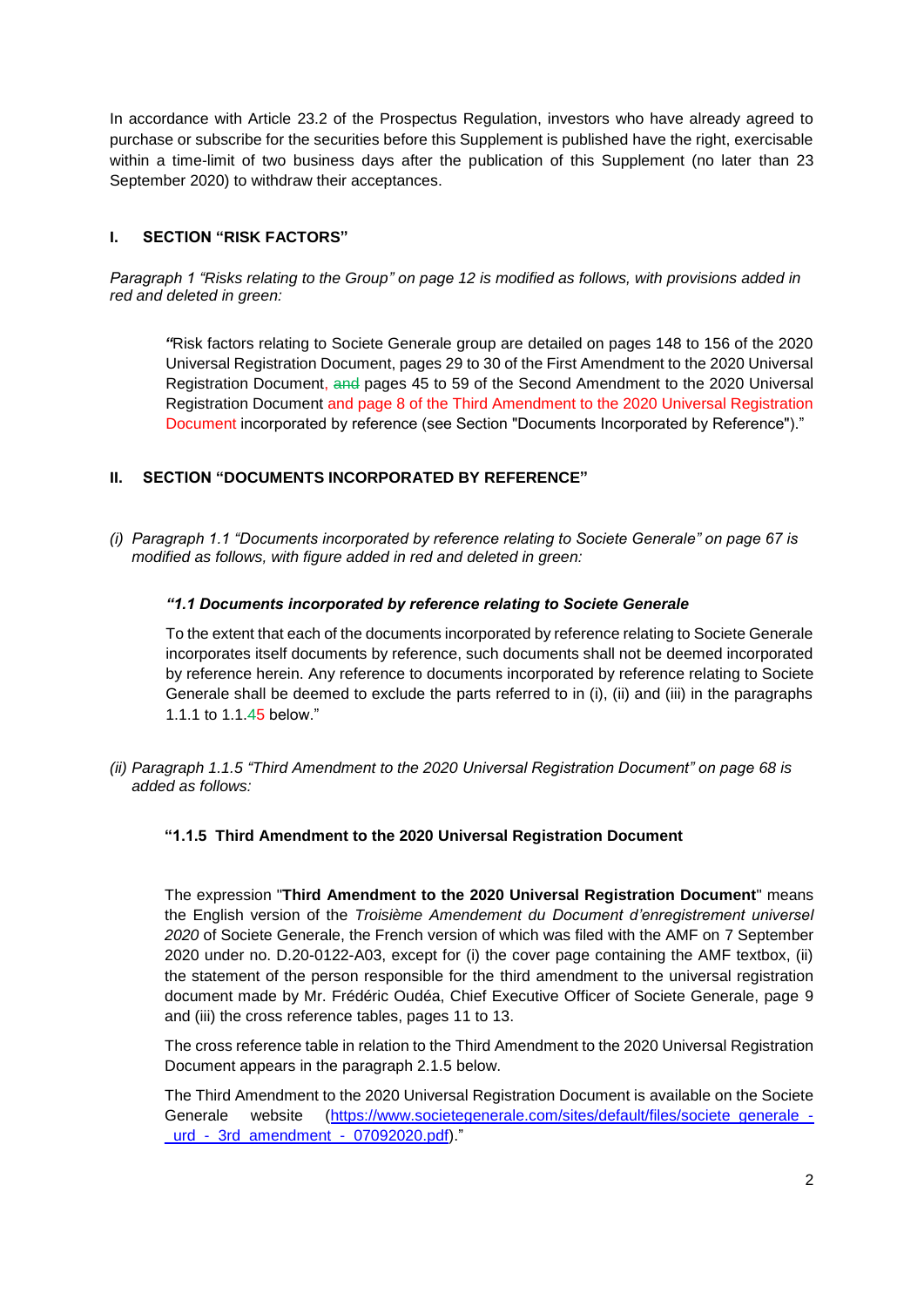*(iii) Paragraph 2.1.5 "Third Amendment to the 2020 Universal Registration Document" on page 75 is added as follows:*

| <b>Commission Delegated Regulation (EU) No 2019/980</b>                                                                                         | <b>Third Amendment to</b><br>the 2020 Universal<br><b>Registration</b><br><b>Document</b> |
|-------------------------------------------------------------------------------------------------------------------------------------------------|-------------------------------------------------------------------------------------------|
| <b>RISK FACTORS</b>                                                                                                                             | 8                                                                                         |
| <b>TREND INFORMATION</b>                                                                                                                        | 7                                                                                         |
| ADMINISTRATIVE, MANAGEMENT AND SUPERVISORY BODIES AND<br><b>SENIOR MANAGEMENT</b>                                                               |                                                                                           |
| Board of Directors and general management                                                                                                       | $3 - 7$                                                                                   |
| <b>FINANCIAL INFORMATION CONCERNING THE ASSETS AND</b><br><b>LIABILITIES, FINANCIAL POSITION AND PROFITS AND LOSSES OF</b><br><b>THE ISSUER</b> |                                                                                           |
| Significant changes in the Issuer's financial position                                                                                          | 7                                                                                         |

### **" 2.1.5 Third Amendment to the 2020 Universal Registration Document**

The information incorporated by reference that is not included in the cross-reference list, is considered as additional information."

## **III. SECTION "DESCRIPTION OF SOCIETE GENERALE"**

*Paragraph 5 "Trend information" on page 707 is modified as follows, with provisions added in red and word deleted in green:* 

*"*Save as disclosed on pages 3 and 4 of the First Amendment to the 2020 Universal Registration Document, and Second Amendment to the 2020 Universal Registration Document, including the impact that the health crisis resulting from the coronavirus (COVID-19) may have, and the Third Amendment to the 2020 Universal Registration Document, there has been no material adverse change in the prospects of Societe Generale and its consolidated subsidiaries (taken as a whole) since 31 December 2019.

For information on any known trends regarding Societe Generale, please refer to page 16 of the 2020 Universal Registration Document, and pages 3 to 28 of the First Amendment to the 2020 Universal Registration Document, and pages 3 to 4 of the Second Amendment to the 2020 Universal Registration Document and page 7 of the Third Amendment to the 2020 Universal Registration Document incorporated by reference herein."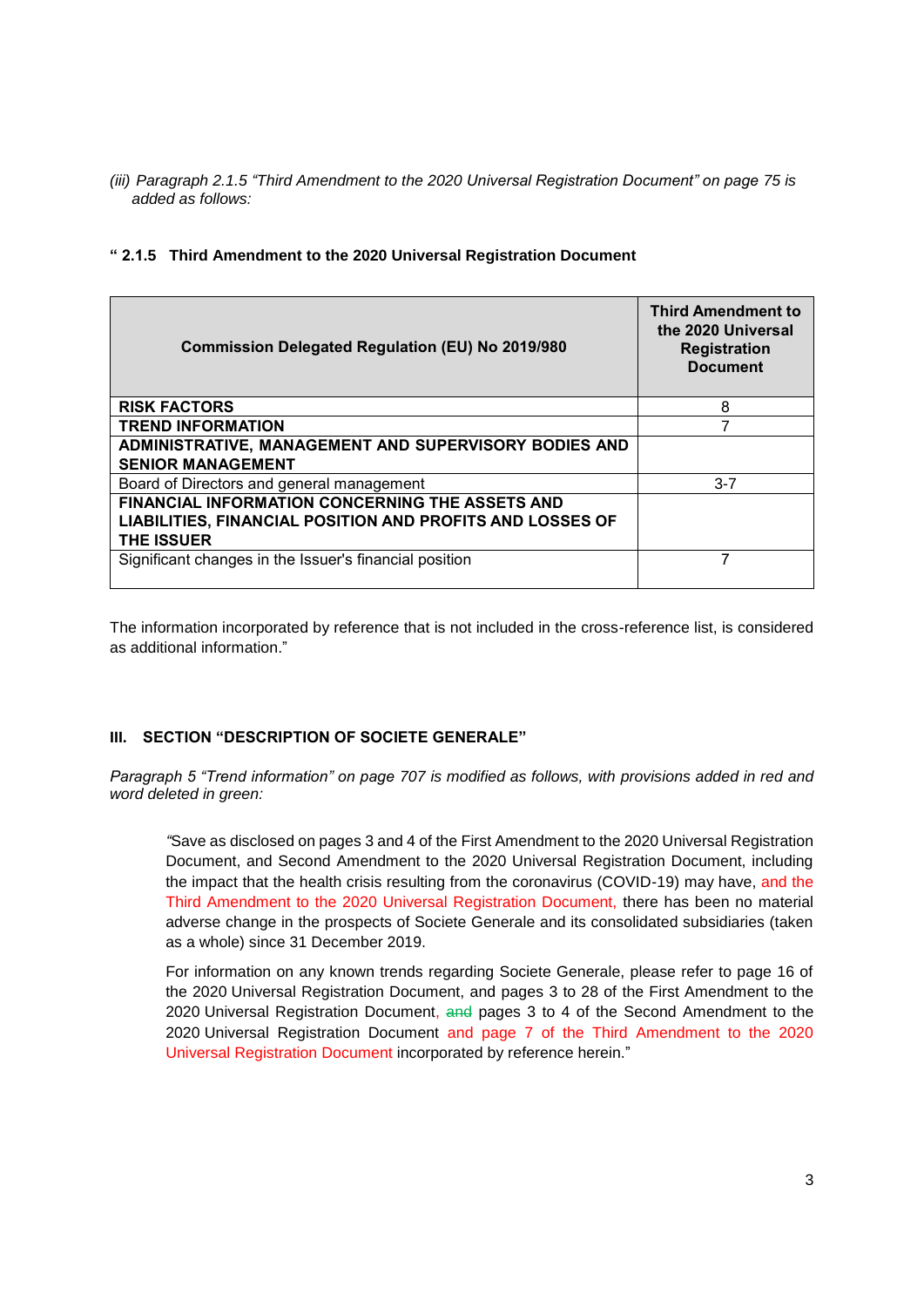### **IV. SECTION "GENERAL INFORMATION"**

*Paragraph 5.(b) "Availability of Documents" on page 733 is modified as follows, with provisions added in red and word deleted in green:*

"(b) the 2019 Registration Document, the 2020 Universal Registration Document, and the First Amendment to the 2020 Universal Registration Document, and the Second Amendment to the 2020 Universal Registration Document and the Third Amendment to the 2020 Universal Registration Document;"

# **V. SECTION "REGULATORY INFORMATION"**

The benchmark table is modified on pages 58 and 59 with the provisions added in red as follows:

| <b>Benchmark</b>                                                  | Administrator                               | Register                                                                                                                                                                                                                                                                |
|-------------------------------------------------------------------|---------------------------------------------|-------------------------------------------------------------------------------------------------------------------------------------------------------------------------------------------------------------------------------------------------------------------------|
| <b>LIBOR</b>                                                      | ICE Benchmark Administration Limited        | Appears                                                                                                                                                                                                                                                                 |
| <b>USD-LIBOR</b>                                                  | <b>ICE Benchmark Administration Limited</b> | Appears                                                                                                                                                                                                                                                                 |
| <b>GBP-LIBOR</b>                                                  | <b>ICE Benchmark Administration Limited</b> | Appears                                                                                                                                                                                                                                                                 |
| <b>EURIBOR</b>                                                    | European Money Markets Institute<br>(EMMI)  | Appears                                                                                                                                                                                                                                                                 |
| EUR-CMS                                                           | <b>ICE Benchmark Administration Limited</b> | Appears                                                                                                                                                                                                                                                                 |
| USD-CMS                                                           | <b>ICE Benchmark Administration Limited</b> | Appears                                                                                                                                                                                                                                                                 |
| <b>SHIBOR</b>                                                     | People's Bank of China                      | Does not appear and<br>exempted                                                                                                                                                                                                                                         |
| <b>CIBOR</b>                                                      | Danish Financial Benchmark Facility<br>ApS  | Appears                                                                                                                                                                                                                                                                 |
| <b>NIBOR</b>                                                      | Norske Finansielle Referanser AS<br>(NoRe)  | NoRe applied for<br>authorisation as administrator<br>for NIBOR on 12 December<br>2019. NoRe has been<br>included in the list of pending<br>applications published by<br>ESMA on 13 December 2019<br>and may therefore be used as<br>benchmark after 1 January<br>2020. |
| <b>STIBOR</b>                                                     | Swedish Financial Benchmark Facility        | Does not appear and non-<br>exempted                                                                                                                                                                                                                                    |
| FTSE MIB index                                                    | <b>FTSE International Limited</b>           | Appears                                                                                                                                                                                                                                                                 |
| <b>SGMDGRFE index - Global</b><br><b>Rotation Funds EUR Index</b> | Societe Generale                            | Appears                                                                                                                                                                                                                                                                 |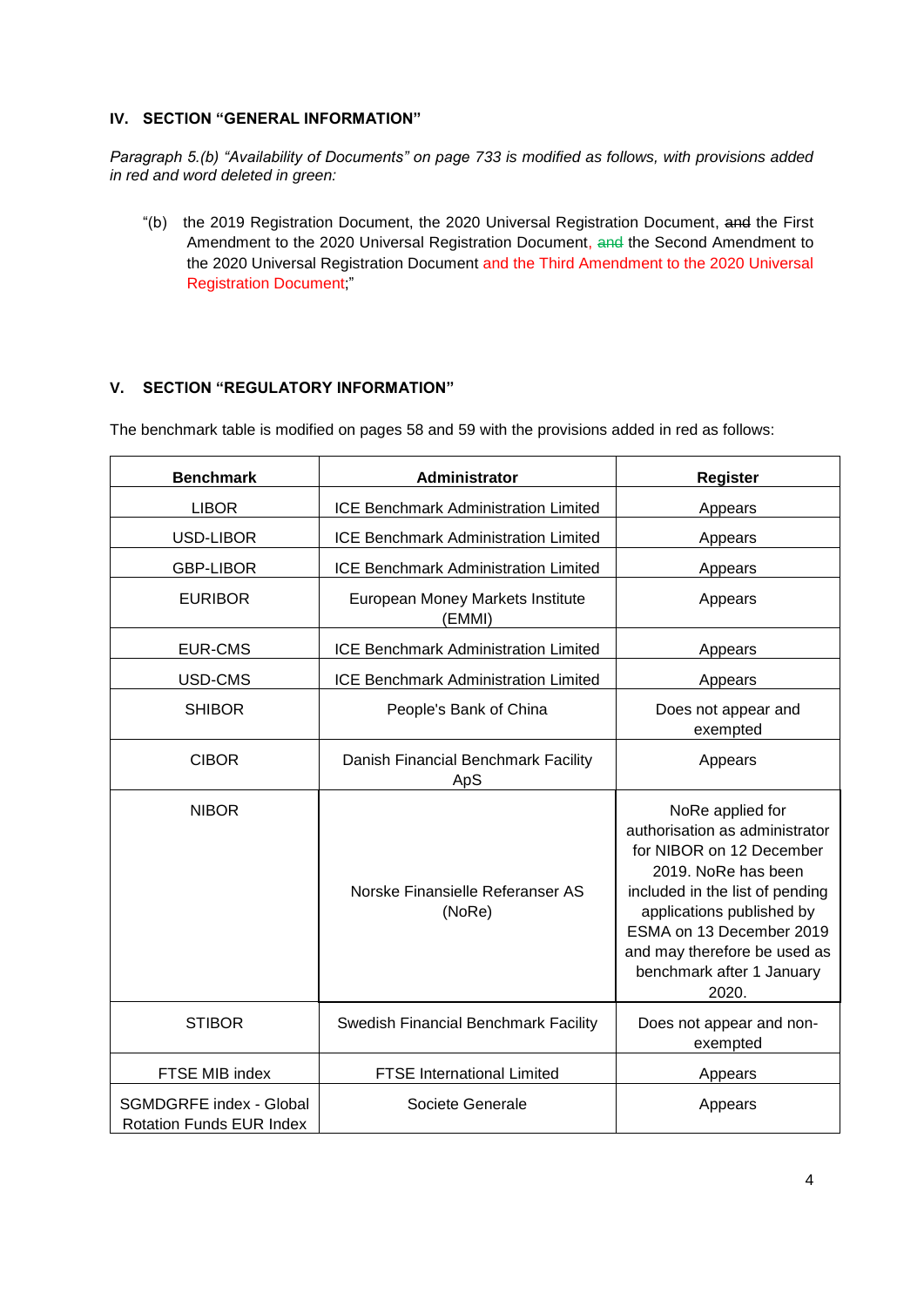| <b>Benchmark</b>                                                               | Administrator                                        | <b>Register</b> |
|--------------------------------------------------------------------------------|------------------------------------------------------|-----------------|
| SGMDGPPB Index - SGI<br>Global 85% Progressive<br><b>Protection Bond Index</b> | Societe Generale                                     | Appears         |
| <b>IND1GMAS Index - Global</b><br>Multi Asset Strategy EUR<br>Index            | Societe Generale                                     | Appears         |
| <b>IND1BQSI Index - Banor</b><br><b>Quality Equity Selection</b><br>Index      | Societe Generale                                     | Appears         |
| SGMDPP90 Index - SGI<br><b>Progressive Protection 90</b><br>Index              | <b>Societe Generale</b>                              | <b>Appears</b>  |
| AL                                                                             | London Metal Exchange Limited (LME)                  | Appears         |
| AL <sub>3</sub>                                                                | London Metal Exchange Limited (LME)                  | Appears         |
| CU                                                                             | London Metal Exchange Limited (LME)                  | Appears         |
| CU3                                                                            | London Metal Exchange Limited (LME)                  | Appears         |
| GI                                                                             | European Energy Exchange (EEX)                       | Appears         |
| <b>GOA</b>                                                                     | <b>ICE Benchmark Administration Limited</b><br>(IBA) | Appears         |
| <b>MCU</b>                                                                     | London Metal Exchange Limited (LME)                  | Appears         |
| N <sub>1</sub>                                                                 | London Metal Exchange Limited (LME)                  | Appears         |
| NI <sub>3</sub>                                                                | London Metal Exchange Limited (LME)                  | Appears         |
| PB                                                                             | London Metal Exchange Limited (LME)                  | Appears         |
| PB <sub>3</sub>                                                                | London Metal Exchange Limited (LME)                  | Appears         |
| GO                                                                             | ICE Benchmark Administration Limited<br>(IBA)        | Appears         |
| <b>PDA</b>                                                                     | London Metal Exchange Limited (LME)                  | Appears         |
| PD                                                                             | London Metal Exchange Limited (LME)                  | Appears         |
| <b>PTA</b>                                                                     | London Metal Exchange Limited (LME)                  | Appears         |
| PT                                                                             | London Metal Exchange Limited (LME)                  | Appears         |
| SI                                                                             | <b>ICE Benchmark Administration Limited</b><br>(IBA) | Appears         |
| ZN                                                                             | London Metal Exchange Limited (LME)                  | Appears         |
| ZN <sub>3</sub>                                                                | London Metal Exchange Limited (LME)                  | Appears         |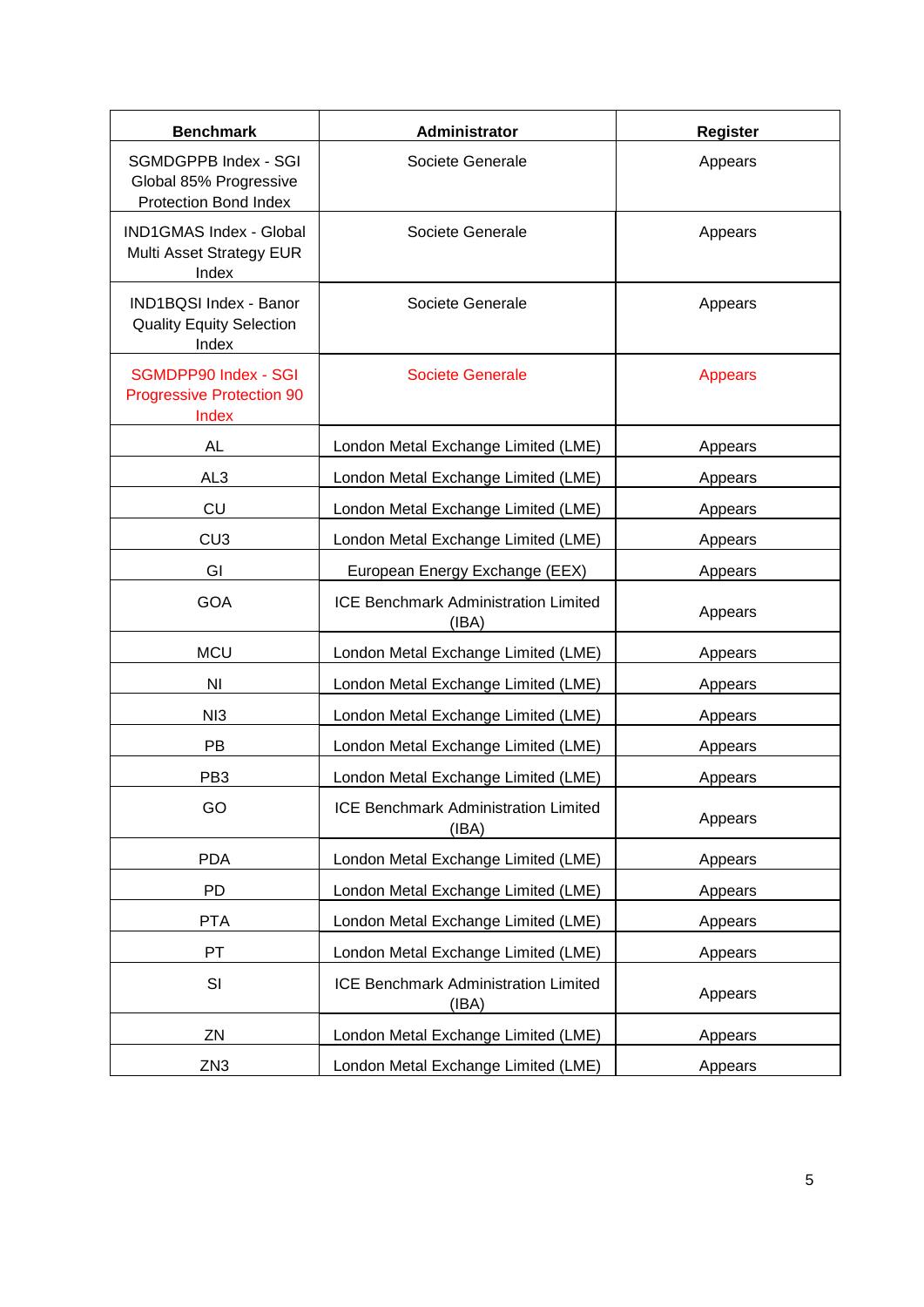# **VI. SECTION "DESCRIPTION OF SOCIETE GENERALE INDICES ("SGI INDICES")"**

The list of SGI Indices which may be used as underlyings under the Base Prospectus is modified on page 714 with the provision added in red, as follows:

"The following SGI Indices may be used as underlyings:

- SGMDGRFE index Global Rotation Funds EUR Index
- SGMDGPPB Index SGI Global 85% Progressive Protection Bond Index
- IND1GMAS Index Global Multi Asset Strategy EUR Index
- IND1BQSI Index Banor Quality Equity Selection Index
- SGMDPP90 Index SGI Progressive Protection 90 Index"